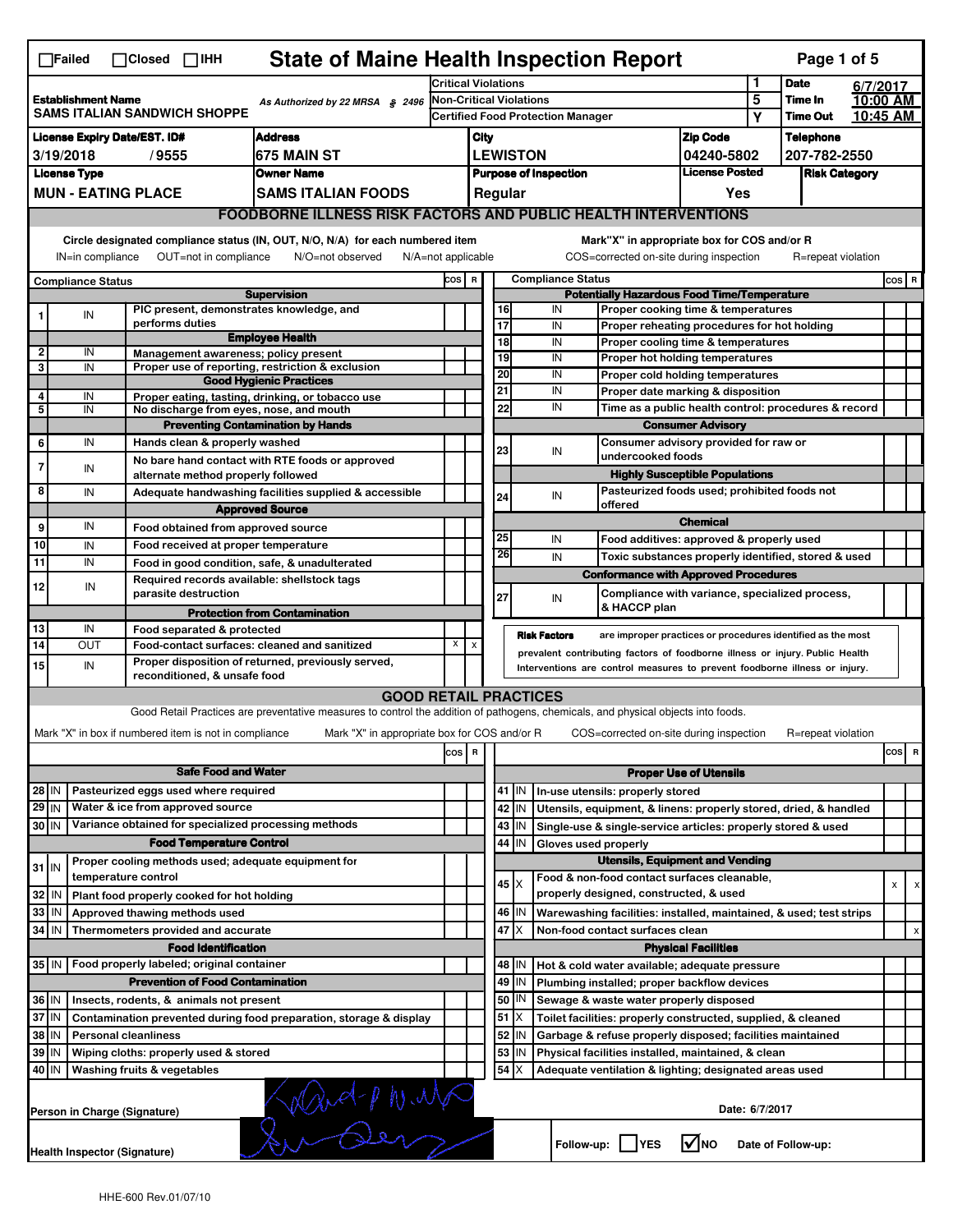|                                                                  |                               |                                 | <b>State of Maine Health Inspection Report</b> |              |                        | Page 2 of 5                      |  |  |  |  |
|------------------------------------------------------------------|-------------------------------|---------------------------------|------------------------------------------------|--------------|------------------------|----------------------------------|--|--|--|--|
| <b>Establishment Name</b><br><b>SAMS ITALIAN SANDWICH SHOPPE</b> |                               | As Authorized by 22 MRSA § 2496 | 6/7/2017<br>Date                               |              |                        |                                  |  |  |  |  |
| License Expiry Date/EST. ID#<br>3/19/2018<br>/9555               | <b>Address</b><br>675 MAIN ST |                                 | City / State<br><b>LEWISTON</b>                | /ME          | Zip Code<br>04240-5802 | <b>Telephone</b><br>207-782-2550 |  |  |  |  |
| <b>Temperature Observations</b>                                  |                               |                                 |                                                |              |                        |                                  |  |  |  |  |
| Location                                                         | <b>Temperature</b>            |                                 |                                                | <b>Notes</b> |                        |                                  |  |  |  |  |
| meat balls                                                       | 154                           | hh                              |                                                |              |                        |                                  |  |  |  |  |
| milk                                                             | 38                            |                                 |                                                |              |                        |                                  |  |  |  |  |
| drssing                                                          | 38                            |                                 |                                                |              |                        |                                  |  |  |  |  |
| hot water 3 bay sink                                             | 106                           |                                 |                                                |              |                        |                                  |  |  |  |  |
| salami                                                           | 38                            |                                 |                                                |              |                        |                                  |  |  |  |  |
| sandwich bar                                                     | 41                            |                                 |                                                |              |                        |                                  |  |  |  |  |
| meat                                                             | 38                            |                                 |                                                |              |                        |                                  |  |  |  |  |
| tuna salad                                                       | 37                            |                                 |                                                |              |                        |                                  |  |  |  |  |



**Date: 6/7/2017**

**Health Inspector (Signature)**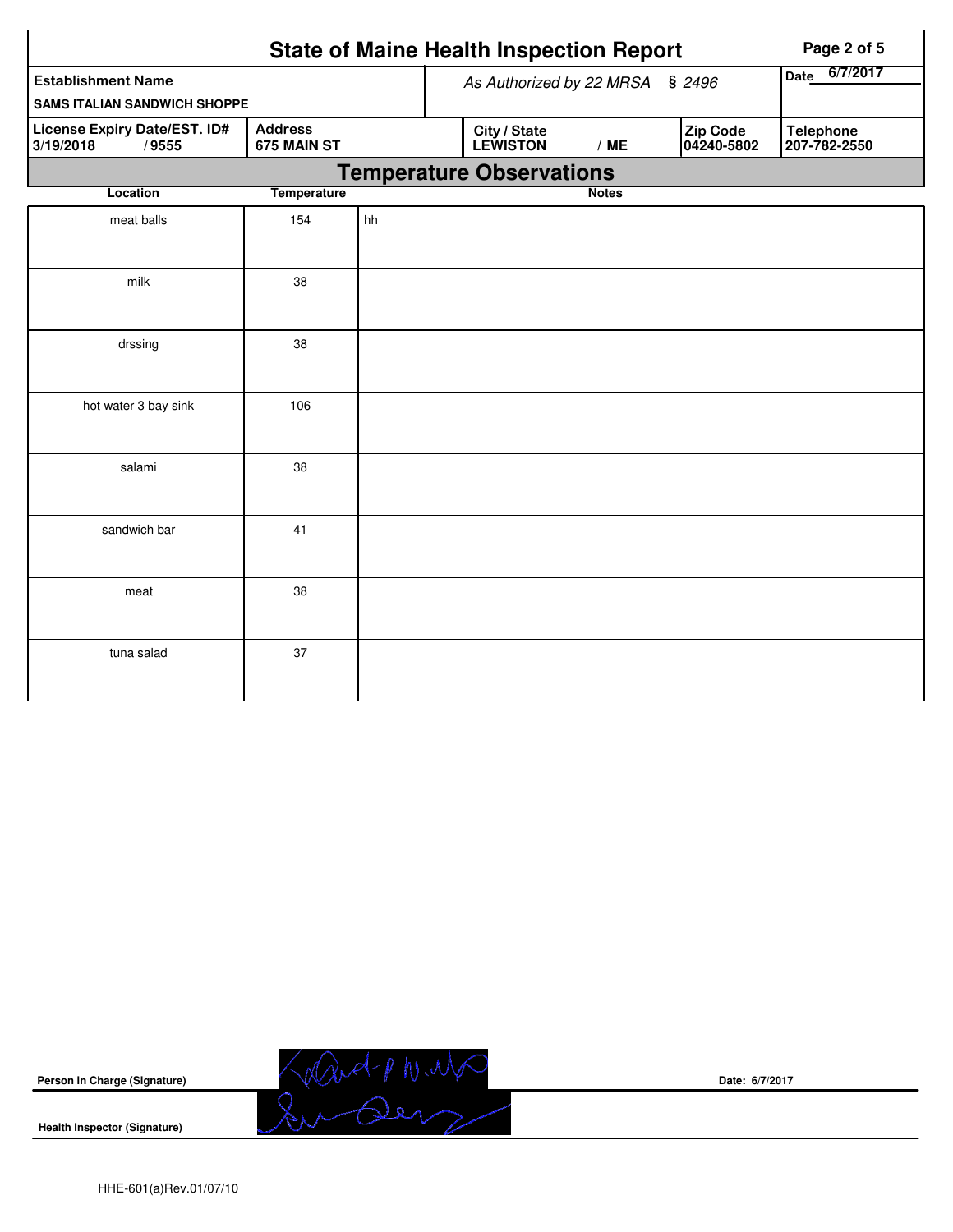|                                                                                                                                |                               | <b>State of Maine Health Inspection Report</b>                                                                                                     |    |                               | Page 3 of 5             |
|--------------------------------------------------------------------------------------------------------------------------------|-------------------------------|----------------------------------------------------------------------------------------------------------------------------------------------------|----|-------------------------------|-------------------------|
| <b>Establishment Name</b>                                                                                                      |                               |                                                                                                                                                    |    |                               | 6/7/2017<br><b>Date</b> |
| <b>SAMS ITALIAN SANDWICH SHOPPE</b>                                                                                            |                               |                                                                                                                                                    |    |                               |                         |
| License Expiry Date/EST. ID#<br>3/19/2018<br>/9555                                                                             | <b>Address</b><br>675 MAIN ST | City / State<br><b>LEWISTON</b>                                                                                                                    | MЕ | <b>Zip Code</b><br>04240-5802 |                         |
|                                                                                                                                |                               | <b>Observations and Corrective Actions</b>                                                                                                         |    |                               |                         |
|                                                                                                                                |                               | Violations cited in this report must be corrected within the time frames below, or as stated in sections<br>8-405.11 and 8-406.11 of the Food Code |    |                               |                         |
| 14: 4-601.11.(A): C: Equipment food-contact surfaces and utensils are not clean to sight and touch.                            |                               |                                                                                                                                                    |    |                               |                         |
| INSPECTOR NOTES: clean slicer corrected on site                                                                                |                               |                                                                                                                                                    |    |                               |                         |
| 45: 4-202.15: N: Can openers improperly designed and constructed.                                                              |                               |                                                                                                                                                    |    |                               |                         |
| INSPECTOR NOTES: clean can opener corrected on site                                                                            |                               |                                                                                                                                                    |    |                               |                         |
| 45: 4-204.12: N: Equipment openings, closures and deflectors are improperly designed and constructed.                          |                               |                                                                                                                                                    |    |                               |                         |
| INSPECTOR NOTES: replace split door seal spaghetti bar area                                                                    |                               |                                                                                                                                                    |    |                               |                         |
| 47: 4-602.13: N: Non-food contact surfaces are not cleaned at a frequency necessary to preclude accumulation of soil residues. |                               |                                                                                                                                                    |    |                               |                         |
| INSPECTOR NOTES: clean piping culinary sink (under sink area)                                                                  |                               |                                                                                                                                                    |    |                               |                         |
| 51: 5-501.17: N: Covered receptacle not provided. (Female use)                                                                 |                               |                                                                                                                                                    |    |                               |                         |
| <b>INSPECTOR NOTES: need cover</b>                                                                                             |                               |                                                                                                                                                    |    |                               |                         |
| 54: 6-202.12: N: Ventilation may cause food contamination.                                                                     |                               |                                                                                                                                                    |    |                               |                         |
| <b>INSPECTOR NOTES: clean floor fan lots od dust</b>                                                                           |                               |                                                                                                                                                    |    |                               |                         |
|                                                                                                                                |                               |                                                                                                                                                    |    |                               |                         |
|                                                                                                                                |                               |                                                                                                                                                    |    |                               |                         |



**Date: 6/7/2017**

**Health Inspector (Signature)**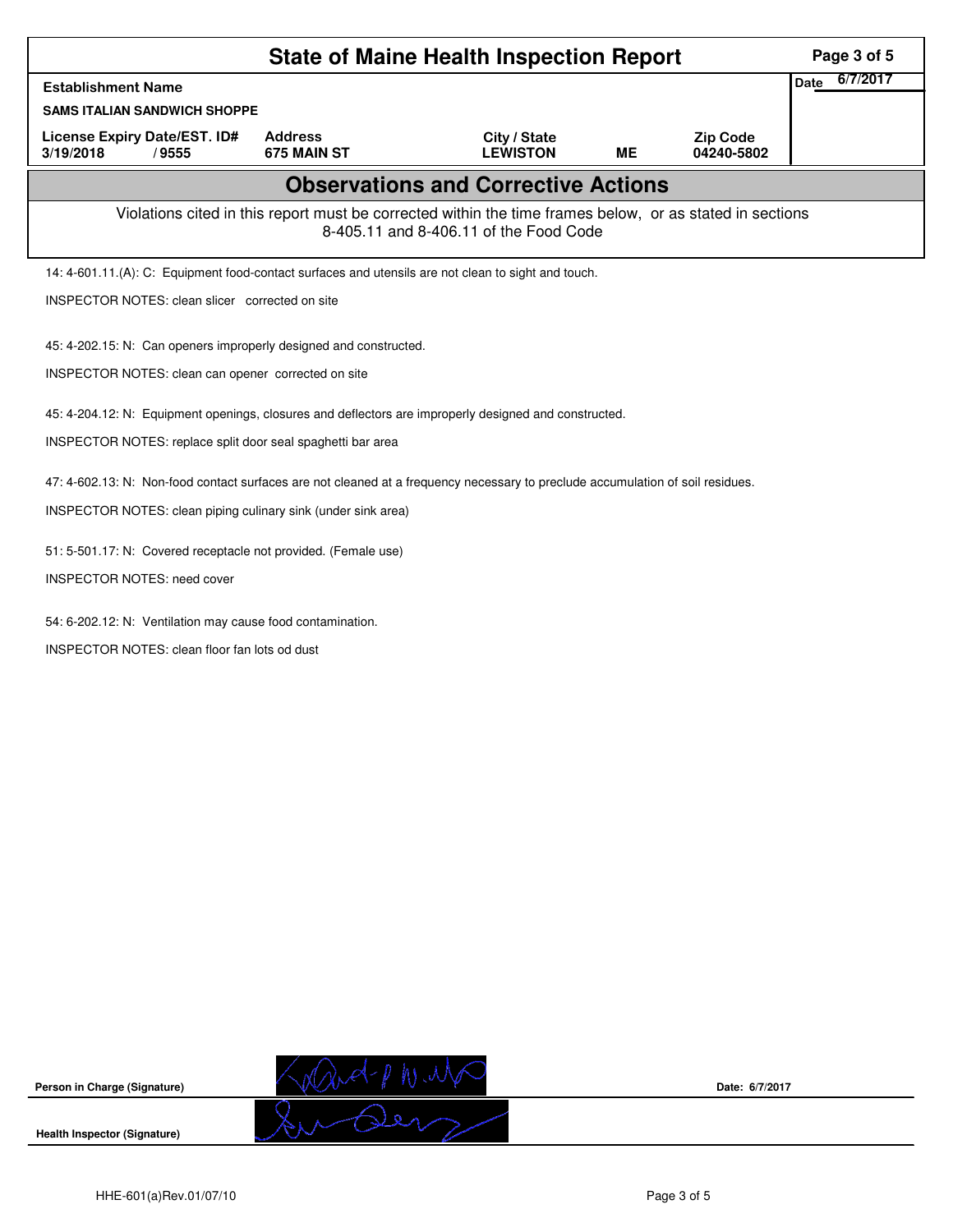|                                                    | <b>State of Maine Health Inspection Report</b> |                                 |    |                               |      | Page 4 of 5 |  |  |  |
|----------------------------------------------------|------------------------------------------------|---------------------------------|----|-------------------------------|------|-------------|--|--|--|
| <b>Establishment Name</b>                          |                                                |                                 |    |                               | Date | 6/7/2017    |  |  |  |
| <b>SAMS ITALIAN SANDWICH SHOPPE</b>                |                                                |                                 |    |                               |      |             |  |  |  |
| License Expiry Date/EST. ID#<br>3/19/2018<br>/9555 | <b>Address</b><br>675 MAIN ST                  | City / State<br><b>LEWISTON</b> | ME | <b>Zip Code</b><br>04240-5802 |      |             |  |  |  |
| <b>Inspection Notes</b>                            |                                                |                                 |    |                               |      |             |  |  |  |

# RED FOLDER-EMPLOYEE HEALTH POLICY

Employee Health Policy left and explained the policy with the PIC.Please retain information as you will be asked next year during your inspection to provide the employee Health Policy information which was left with the PIC.

# Certified Food Protection Manager

Unless directed otherwise, all Eating Establishments are required to submit a copy of their Certified Food Protection Manager (CFPM) certificate. A CFPM must be hired within 90 days of a new eating establishment opening or when a CFPM leaves employment. For a list of CFPM courses and trainers go to http://www.maine.gov/healthinspection/training.htm

Please provide a copy of this certification(s) to your inspector [Susan Reny ] by emailing to [ sreny@lewistonmaine.gov ] or faxing to 207-795-5071. A copy may also be sent to Carol Gott, Health Inspection Program, 286 Water St. 3rd Floor, Augusta, ME 04333 or carol.gott@maine.gov.

Please include the name of your establishment and the establishment ID# with your certification(s).

2013 Maine Food Code Adoption

The Maine Food Code was adopted in October of 2013. Please refer to our website for a copy,

http://www.maine.gov/healthinspection. Following are a few of the major changes:

• No Bare Hand Contact with Ready-To-Eat Food. Handlers are required to use gloves, utensils, deli papers, etc., to avoid bare hand contact with ready-to-eat food;

- Establishments must have clean-up procedures for employees to follow following vomiting and diarrheal events;
- Responsibilities of the person in charge for ill employees (exclusions and restrictions); and,
- Date marking of Ready-to-eat potentially hazardous foods.

# Violation Correction Timeframe

Critical violations should be corrected on site, but in any event, within 10 days. The licensee must contact the inspector when the critical violation has been addressed at 207-( 513-3125 Ext 3224 ) or email ( sreny@lewistonmaine.gov ). Non-critical violations must be corrected within 30 days. Failure to satisfactorily correct these violations before the follow-up inspection may result in enforcement proceedings by the Department to include fines and penalties, which are outlined in Sections 7, 8 and 9 of the Rules Relating to the Administration and Enforcement of Establishments Licensed by the Health Inspection Program available at http://www.maine.gov/healthinspection. License renewals can be denied if violations are not corrected within the noted timeframes.

### C= Critical violation and NC= Non-critical violation

"Critical violation" means a provision of the Food Code that, if in non-compliance, is more likely than other violations to contribute to food contamination, illness or environmental health hazard.

### Additional Inspection Fee

License fees provide for two inspections per year. When additional inspections are required, the Department may charge an additional \$100 fee to cover the costs of each additional inspection or visit.

### Document Retention/Posting

Pursuant to the Maine Food Code, the establishment's current license must be displayed. In addition, a sign or placard must be posted in a conspicuous area notifying consumers that a copy of the most recent inspection report is available upon request. CFPM certificates must be posted in a conspicuous area and must be available to the Department upon request. CFPM: David Walton 4/20/2022 CERT# 15030619